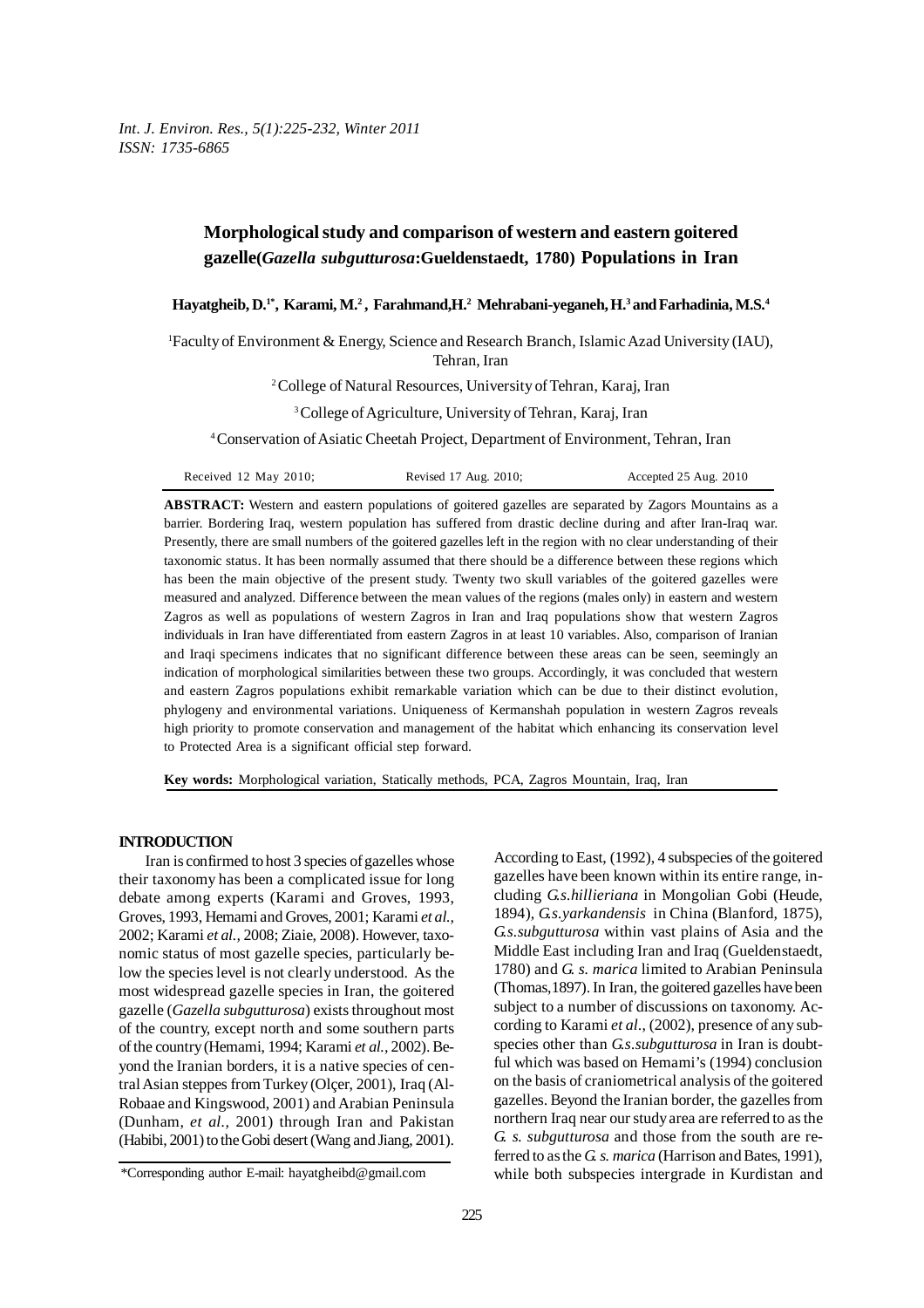the lower Tigris-Euphrates Valley (Groves and Harrison 1967). Most of these literatures have regarded Zagros Mountain as a main natural barrier between two sides' populations. However, no sample from western Zagros region was ever used in comparative analysis. On the other hand, the species which was formerly categorized as lower risk/near threaten in the IUCN (1996), was severely reduced both in habitat and population (Karami *et al.,* 2002; Farhadinia *et al.,* 2009) in last decades which has resulted in up-listing to vulnerable in 2006 (IUCN 2010). There are small populations of the goitered gazelles in western Zagros (i.e. Kermanshah and Ilam Provinces), bordering Iraq. Their status is more critical than east Zagros populations, as they suffered from drastic decline during and after Iran-Iraq war. It is supposed that there should be a significant difference between two populations of Zagros (Hemami & Groves 2001). However, they have never been studied based on morphological multivariate analysis and their taxonomic status has never been clarified. On the other hand, Iran's government plans to (re)introduce the goitered gazelle to some of its former habitats in western Zagros which eastern populations are used as a source.

The present research tests the hypothesis that geographical isolation between west and east of Zagros Mountain has led to significant morphological differences between these two populations.It hopefully can help to fill a remarkable gap in our scientific knowledge about the goitered gazelles in Iran as well as neighboring countries and is expected to provide a reliable insight for better management of the most abundant gazelle species in Iran.

# **MARTERIALS & METHODS**

The experimental procedure was carried out based on morphological measurements of skulls of the goitered gazelles categorized in three geographical groups, namely as Kermanshah and Khuzestan (west Zagros, Iran), Khorasan (east Zagros, Iran), and Karbala and Baqdad (west Zagros, Iraq) (Table 1). Samples were obtained from Iranian Museum of Mellie Tarikhe Tabii, Tehran (MMTT) and the Field Museum of Natural History, Chicago (FMNH). All skulls belonged to adult individuals and sex was identified based on presence of long horns which is typical in males comparing to hornless in females (Ziaie, 2008). Spatial distribution of sampling areas is illustrated in Fig. 1.

Twenty two variables were measured, all adopted from Hemami, (1994) (Table 2 and Fig. 2). In order to avoid any bias imposed due to sexual dimorphism, males and females were analyzed separately. Statistical analysis was conducted using t-test by means of SPSS 10.0 software (SPSS Inc., Chicago, IL) and Principal Component Analysis (PCA) was implemented using Ade-4 software (Hugueny and Leveque, 1994; Thioulouse *et al.,* 1997; Doledec *et al.,* 2000).



**Fig. 1. Map of Iran and geographical location of the sampling areas**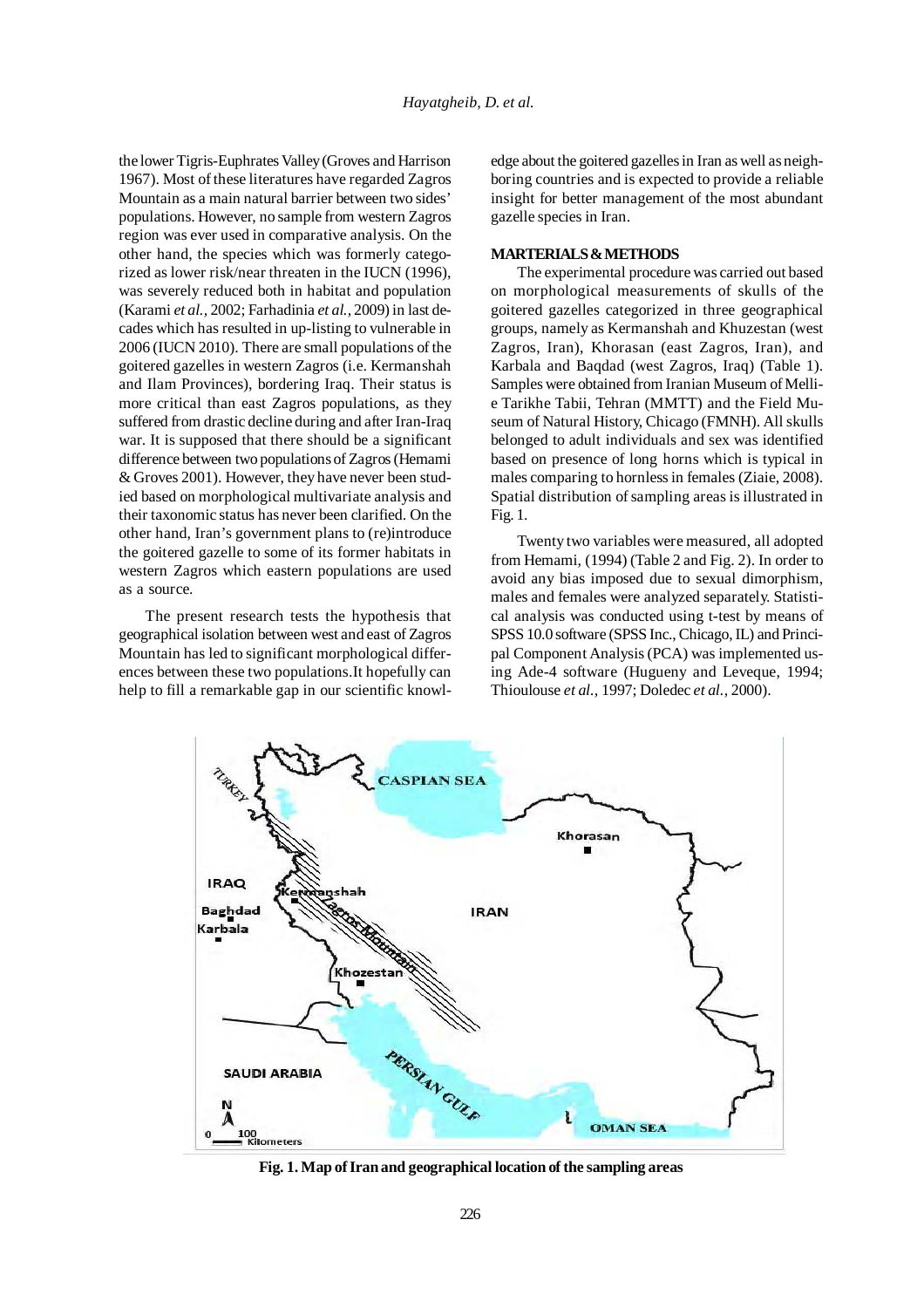| Geographical | Location           | <b>W/E</b> | <b>Identification</b> | <b>Sex</b>    | Date             |
|--------------|--------------------|------------|-----------------------|---------------|------------------|
| Group        |                    |            | No.                   |               | <b>Collected</b> |
|              | Iran, Khorasan     | E          | <b>FMNH 97898</b>     | Male          | 1962             |
| 1            | Iran, Khorasan     | E          | <b>FMNH 97899</b>     | <b>Female</b> | 1960             |
|              | Iran, Khorasan     | E          | <b>FMNH 97901</b>     | Male          | 1963             |
|              | Iran, Khuzestan    | W          | <b>FMNH 92914</b>     | Female        | 1960             |
|              | Iran, Kermanshah   | W          | <b>FMNH 92917</b>     | Female        | 1960             |
|              | Iran, Khuzestan    | W          | <b>FMNH 92919</b>     | Male          | 1960             |
| $\mathbf{2}$ | Iran, Kermanshah   | W          | <b>MMTT 300</b>       | Male          | 1970             |
|              | Iran, Kermanshah   | W          | MMTT 301              | Male          | 1970             |
|              | Iran, Kermanshah   | W          | <b>MMTT 302</b>       | Male          | 1971             |
|              | Iran, Kermanshah   | W          | <b>MMTT 303</b>       | Male          | 1971             |
|              | Iraq, Baghdad, NW  | W          | <b>FMNH 44464</b>     | Female        | 1935             |
|              | Iraq, near Baghdad | W          | <b>FMNH 46070</b>     | Male          | 1936             |
| 3            | Iraq, near Baghdad | W          | <b>FMNH 46072</b>     | Male          | 1936             |
|              | Iraq, near Baghdad | W          | <b>FMNH 46073</b>     | Male          | 1936             |
|              | Iraq, Karbala      | W          | FMNH 46075            | Male          | 1935             |

**Table 1. Gazella subgutturosa skull samples collected in west and east of Zagros Mountain**

FMNH:Field Museum of Natural History, Chicago**,** USA MMTT**:** Museum Melli-e Tarikhe Tabii, Tehran, Iran

W: West of Zagros and E: East of Zagros

**Table 2. Gazella subgutturosa skull and horn characters and abbreviations**

|    | Greatest Length of Skull | <b>GLS</b> | 12 | Maxillary tooth-row length   | <b>MaxTRL</b>  |
|----|--------------------------|------------|----|------------------------------|----------------|
| 2  | Condyle basal length     | <b>CBL</b> | 13 | Mandibular tooth-row length  | ManTRL         |
| 3  | Palate length            | PL         | 14 | Length of Diastema           | LD             |
| 4  | Palate breadth           | PB.        | 15 | Length of Mandibular         | LM             |
| 5  | Nasal length             | NL.        | 16 | Horn length                  | H <sub>L</sub> |
| 6  | Nasal breadth anterior   | <b>NBA</b> | 17 | $Tip-to-tip$                 | <b>TIP</b>     |
|    | Nasal breadth posterior  | <b>NBP</b> | 18 | Greatest b. Horns            | <b>GBH</b>     |
| 8  | Preorbital length        | PrL        | 19 | Inner horn bases             | <b>IHB</b>     |
| 9  | Biorbital breadth        | BiB        | 20 | Outer horn bases             | <b>OHB</b>     |
| 10 | Brainca se breadth       | BrB        | 21 | Horn core breadth diameter   | HCB            |
| 11 | Zygomatic breadth        | ZB.        | 22 | Anterior-posterior horn core | <b>APHC</b>    |
|    |                          |            |    | diameter                     |                |

# **RESULTS & DISCUSSION**

A total of fifteen skulls were measured, consisting of eleven males and four females. Based on PCA analysis, three principle components were extracted with a cumulative variance of 75% and 94% for males and females, respectively. Except TIP and IHB, all other variables contributed positively to PC1's loading factor of males. Meanwhile, they were all positive for females' PC1. GLS, CBL and PL possessed highest correlation to the PC1 in males and GLS and CBL in females. Multivariate analysis shows that all males are significantly correlated to different variables on PC1 and PC3 which resulted in formation of different groups (Table 3).

Four different groups are detectable in Fig. 3. In Males, TIP and IHB have negative correlation with the PC1 while other variables are positively correlated to PC1 which has resulted in formation of a separate group with sample FMNH97898 as Group1 (Eastern Zagros, Khorasan, Iran). Specimen FMNH92919 (Khuzestan, Iran) has positive correlation with BiB and BB and represented a distinctive group, namely as Group2 (Western Zagros). Forming a distinctive group around PC1 (Group 3: West of Zagros) by specimens FMNH46072, FMNH46070, MMTT301 and MMTT303, they have positive correlation with TIP, IHB, NBA and BB. FMNH46073 (near Baqdad, Iraq), MMTT300 and MMTT302 (Kermanshah, Iran) have negative correlation with PC3 and owned a separate group (Group 4: Western Zagros). FMNH46075 (Kabala, Iraq) was more biased toward western Zagros samples, but it seems that sample FMNH97901 (Khorasan, Iran) had common characteristics of both eastern and western Zagros (Fig. 3).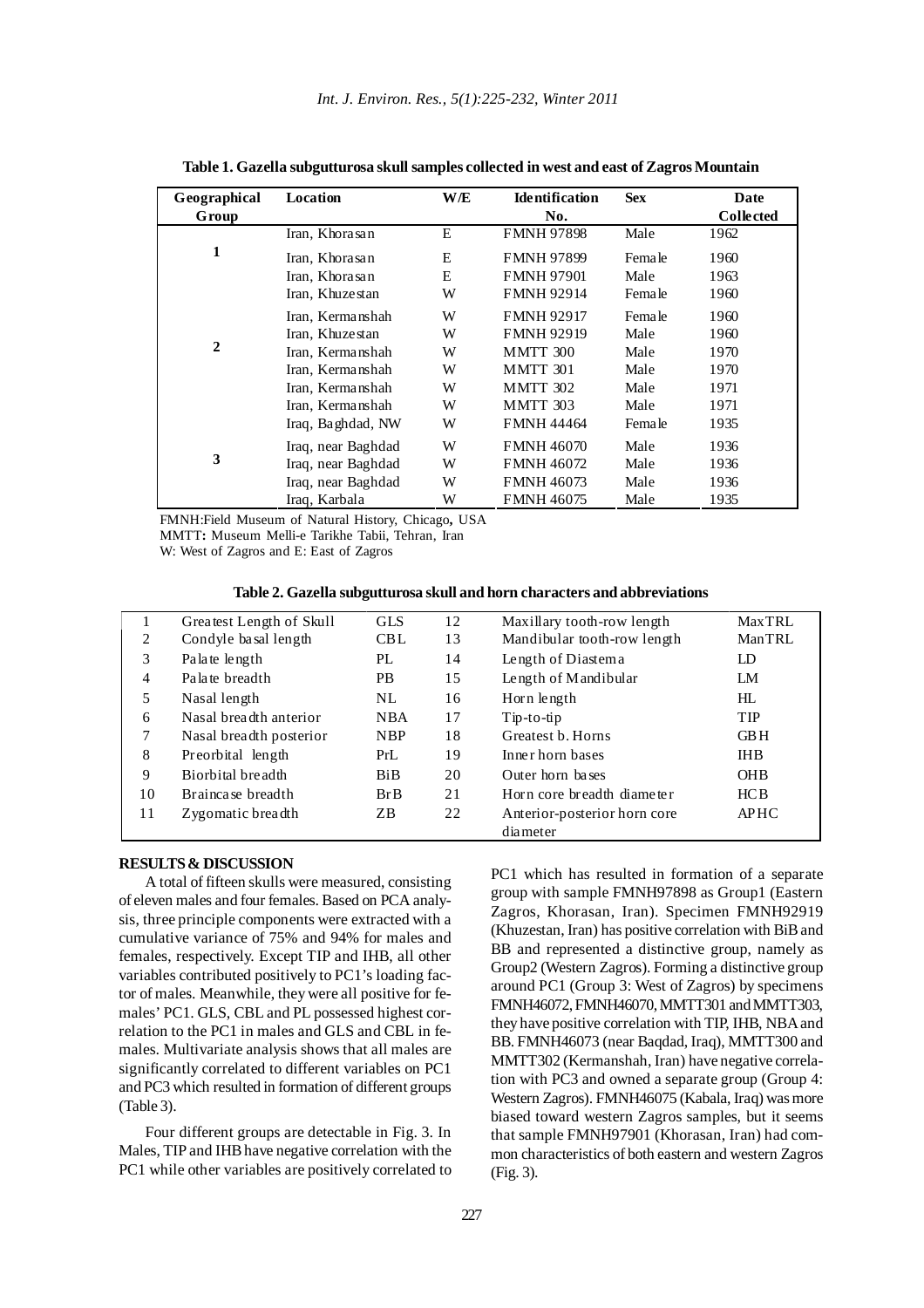

| C: Horn view |  |
|--------------|--|

**Fig. 2. Morphological measurements of goitered gazelle (***Gazella subgutturosa***)** A: Ventral view, B: Dorsal view, C: Horn view, D: Mandibular view and E: Maxillary view (Adopted from Hemami, 1994)

| Table 3. Skull measurements of males and females goitered gazelles from West and East of Zagros Mountain |  |  |  |
|----------------------------------------------------------------------------------------------------------|--|--|--|
|                                                                                                          |  |  |  |

|                |                      | Male            |         |                 | Female |         |
|----------------|----------------------|-----------------|---------|-----------------|--------|---------|
|                |                      | PC <sub>1</sub> | PC2     | PC <sub>3</sub> | PC1    | PC2     |
|                | E.V.                 | 11.96           | 2.4     | 2.2             | 12.70  | 1.4     |
|                | V.P.J.               | 54%             | 11%     | 10%             | 85%    | 9%      |
|                | C.V. J.P.            | 54%             | 65%     | 75%             | 85%    | 94%     |
| No.            | <b>Abbreviations</b> |                 |         |                 |        |         |
| 1              | <b>GLS</b>           | 0.95            | 0.01    | 0.15            | 0.98   | $-0.06$ |
|                | <b>CBL</b>           | 0.94            | 0.05    | $-0.10$         | 0.83   | 0.32    |
| $\frac{2}{3}$  | PL                   | 0.90            | $-0.19$ | 0.00            | 0.97   | 0.14    |
| $rac{4}{5}$    | <b>PB</b>            | 0.61            | 0.12    | $-0.18$         | 0.92   | 0.36    |
|                | $\mathbf{NL}$        | 0.62            | $-0.15$ | $-0.50$         | 0.99   | 0.07    |
| 6              | <b>NBA</b>           | 0.55            | $-0.51$ | 0.41            | 0.85   | $-0.25$ |
| $\overline{7}$ | <b>NBP</b>           | 0.85            | $-0.23$ | 0.27            | 0.98   | $-0.04$ |
| 8              | PrL                  | 0.94            | 0.06    | 0.21            | 0.99   | $-0.01$ |
| 9              | BiB                  | 0.61            | $-0.52$ | 0.46            | 0.82   | $-0.55$ |
| 10             | <b>BrB</b>           | 0.58            | $-0.25$ | 0.70            | 0.95   | $-0.18$ |
| 11             | ΖB                   | 0.84            | $-0.19$ | 0.21            | 0.68   | $-0.72$ |
| 12             | <b>MaxTRL</b>        | 0.70            | $-0.21$ | $-0.54$         | 0.99   | $-0.06$ |
| 13             | <b>ManTRL</b>        | 0.69            | $-0.36$ | $-0.26$         | 0.85   | 0.47    |
| 14             | LD                   | 0.84            | 0.23    | 0.16            | 0.93   | 0.18    |
| 15             | LM                   | 0.91            | 0.23    | 0.12            | 0.98   | 0.13    |
| 16             | HL                   | 0.50            | $-0.24$ | $-0.54$         |        |         |
| 17             | <b>TIP</b>           | $-0.62$         | $-0.22$ | 0.13            |        |         |
| 18             | <b>GBH</b>           | 0.67            | $-0.27$ | 0.12            |        |         |
| 19             | <b>IHB</b>           | $-0.42$         | $-0.22$ | 0.17            |        |         |
| 20             | <b>OHB</b>           | 0.70            | 0.54    | 0.05            |        |         |
| 21             | <b>HCB</b>           | 0.67            | 0.65    | 0.09            |        |         |
| $22\,$         | <b>APHC</b>          | 0.65            | 0.64    | $-0.21$         |        |         |

Eigen Value (E.V.), Variance Percent Justified (V.P.J.) Cumulative Variance Justified Percent (C.V.J.P.)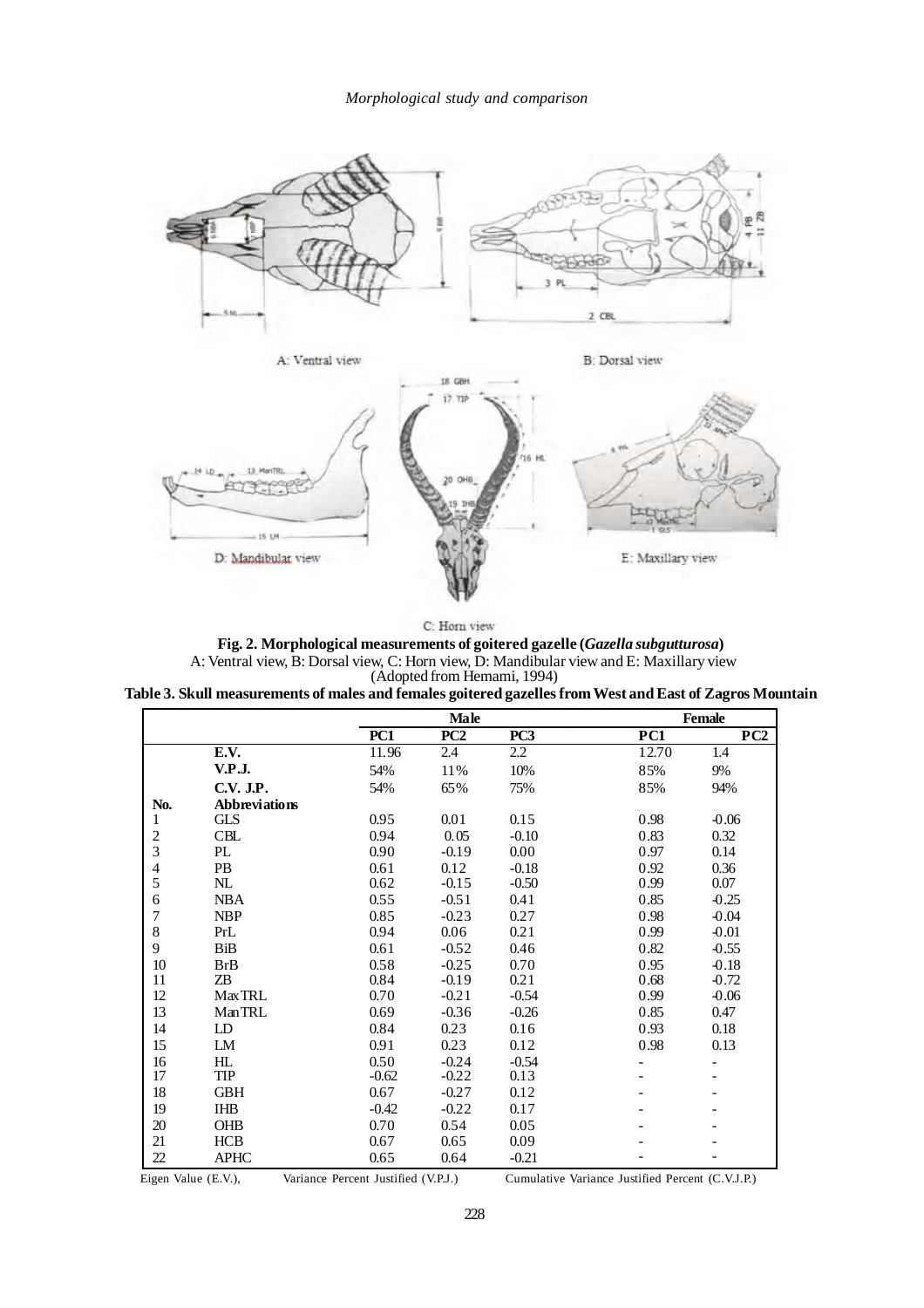

Group1: East of Zagros, FMNH97898 (Khorasan, Iran) Group2: West of Zagros, FMNH92919 (Khuzestan, Iran) Group3: West of Zagros, FMNH46070 and FMNH46072 (Baghdad, Iraq), MMTT301 and MMTT303 (Kermanshah, Iran) Group4: MMTT300, MMTT302 (Kermanshah, Iran), and FMNH46073 (Baghdad, Iraq)

#### **Fig. 3. Multivariate analysis of adult male Gazella subgutturosa, summarized in four distinctive groups**

Analysis of 4 adult females shows that all variables are correlated positively with PC1. However, they failed to form group(s) that can be due to our small sample size for female skulls. Specimen FMNH97899 (eastern Zagros, Khorasan, Iran) has correlation with BiB, ZB and ManT on PC1. Specimens FMNH92917 (western Zagros, Kermanshah, Iran) and FMNH44464 (western Zagros, Baqdad, NW, Iraq) are positively correlated to ManT, BiB and ZB on PC2. Sample FMNH92914 (Khuzestan, Iran) is positioned central to the diagram, but biased toward western Zagros (Fig. 4). Spatial configuration of samples around PC1 and PC3 in males and PC1 and PC2 in females also supports differentiation of *G. s. subgutturosa* between eastern and western Zagros Mountain. Difference between the mean values of gazelles populations (males only) in eastern and western Zagros as well as populations of western Zagros in Iran and Iraq populations show that western Zagros individuals in Iran have differentiated from eastern Zagros in 10 variables (namely as GLS, CBL, PL, NBP, PL, ZB, LD, Tip, GBH, and IHB)

(Table 4). Also, comparison of Iranian and Iraqi specimens indicates that no significant difference between these areas can be seen, seemingly an indication of morphological similarities between these two groups.

## **CONCLUSION**

Our study revealed inter-specific differentiation of *Gazella subgutturosa* populations in west and east of Zagros Mountain. Inter-sexual comparisons of west Zagros populations resulted in no overlap with those of the same sex from eastern part and they are completely separated in at least 10 variables. Remarkable variation has been already assumed by various authors (Hemami, 1994; Karami *et al.,* 2002) which is confirmed by outcomes of the present investigation to be a significant differentiation. Specimens from western Zagros are affected by smaller GLS, CBL and PL comparing to eastern populations, whereas populations in Iraq (near Baqdad and Karbala) show no significant differentiation from west Zagros populations in Iran. Therefore, it supports they are closely related to each other.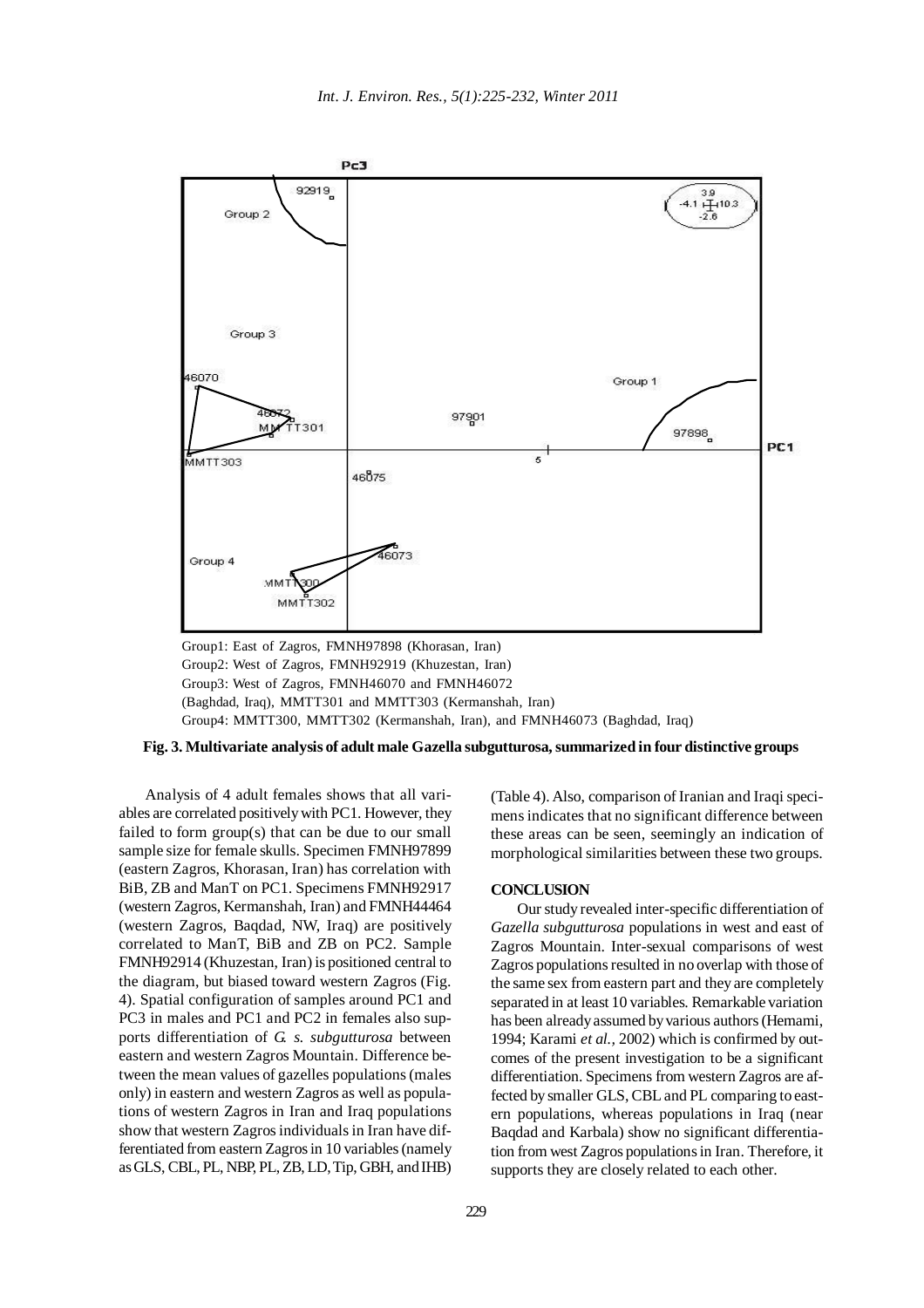*Hayatgheib, D. et al.*



Group1: East of Zagros, FMNH97899 (Khorasan, Iran).

Group2: West of Zagros, FMNH92917 (Kermanshah, Iran).

Group3: West of Zagros, FMNH44464 (Baghdad, NW, Iraq).

**Fig. 4. Multivariate analysis of 4 adult female gazelles, summarized in 4 distinctive groups (PC1 and PC2 accounted for 85% and 9% cumulative variance, respectively)**

| Table 4. Mean standard deviations and P-value of skull and horn measurements of adult male gazelles of |
|--------------------------------------------------------------------------------------------------------|
| western and eastern Zagros Mountain belonging to Iran and Iraq                                         |

| <b>IRAN</b><br><b>IRAQ</b> |                  |                  |           |                    |           |
|----------------------------|------------------|------------------|-----------|--------------------|-----------|
| Abbreviations              | W. Zagros        | E. Zagros        | $P-value$ | Baqdad and Karbala | $P-value$ |
|                            | Mean $\pm$ S.D.  | $Mean \pm S.D.$  |           | Mean $\pm$ S.D.    |           |
|                            |                  | (millimeter)     |           | (millimeter)       |           |
| <b>GLS</b>                 | $173.4 \pm 7.6$  | $193.4 \pm 8.6$  | $0.029*$  | $176.9 \pm 5.2$    | 0.47      |
| <b>CBL</b>                 | $167.9 \pm 4.9$  | $186.8 \pm 11.8$ | $0.023*$  | $171.8 \pm 7.2$    | 0.37      |
| PL                         | $85.1 \pm 3.8$   | $96.6 \pm 9.3$   | $0.050*$  | $89.1 \pm 3.1$     | 0.13      |
| PB                         | $49.5 \pm 1.9$   | $51.8 \pm 3.5$   | 0.299     | $50.1 \pm 0.7$     | 0.54      |
| NL                         | $48.0 \pm 6.0$   | $57.1 \pm 0.1$   | 0.104     | $46.4 \pm 5.7$     | 0.70      |
| NB A                       | $20.2 \pm 5.1$   | $29.0 \pm 0.0$   | 0.072     | $22.2 \pm 1.2$     | 0.47      |
| NBP                        | $20.8 \pm 1.5$   | $27.1 \pm 0.2$   | $0.003*$  | $22.2 \pm 1.3$     | 0.21      |
| PrL                        | $88.6 \pm 4.6$   | $101.8 \pm 4.2$  | $0.018*$  | $89.7 \pm 3.7$     | 0.71      |
| BiB                        | $45.9 \pm 5.2$   | $52.6 \pm 2.7$   | 0.158     | $48.7 \pm 1.2$     | 0.32      |
| <b>BrB</b>                 | $55.1 \pm 3.5$   | $60.8 \pm 0.7$   | 0.080     | $55.8 \pm 2.5$     | 0.76      |
| ZB                         | $73.6 \pm 2.2$   | $81.1 \pm 1.8$   | $0.004*$  | $74.8 \pm 2.5$     | 0.49      |
| MaxTRL                     | $55.2 \pm 3.9$   | $60.6 \pm 3.4$   | 0.220     | $56.9 \pm 1.3$     | 0.44      |
| <b>ManTRL</b>              | $57.0 \pm 1.8$   | $62.4 \pm 4.9$   | 0.092     | $59.2 \pm 1.1$     | 0.08      |
| LD                         | $26.4 \pm 2.7$   | $34.0 \pm 5.4$   | $0.048*$  | $27.7 \pm 5.0$     | 0.63      |
| LM                         | $130.4 \pm 4.8$  | $146.1 \pm 17.6$ | 0.060     | $131.7\pm8.2$      | 0.78      |
| HL                         | $262.4 \pm 26.3$ | $290.0 \pm 0.0$  | 0.158     | $285.5 \pm 42.2$   | 0.34      |
| TT                         | $182.8 \pm 19.8$ | $110.0 \pm 0.0$  | $0.010*$  | $187.5 \pm 74.1$   | 0.89      |
| <b>GBH</b>                 | $189.0 \pm 5.6$  | $280.0 \pm 0.0$  | $0.000*$  | $192.7 \pm 42.8$   | 0.84      |
| <b>IHB</b>                 | $15.5 \pm 0.4$   | $13.7 \pm 1.5$   | $0.046*$  | $17.0 \pm 4.9$     | 0.50      |
| OHB                        | $59.4 \pm 2.6$   | $63.6 \pm 5.7$   | 0.210     | $57.1 \pm 1.0$     | 0.15      |
| HCB                        | $19.9 \pm 1.7$   | $21.5 \pm 2.8$   | 0.411     | $18.4 \pm 1.2$     | 0.18      |
| <b>APHC</b>                | $27.9 \pm 1.9$   | $30.0 \pm 6.1$   | 0.457     | $25.5 \pm 4.1$     | 0.28      |

\* Significant ( $P \le 0.05$ )

Sample size: West of Zagros in Iran (5), East of Zagros in Iran (2), West of Zagros in Iraq (4).

S.D.: Standard Deviation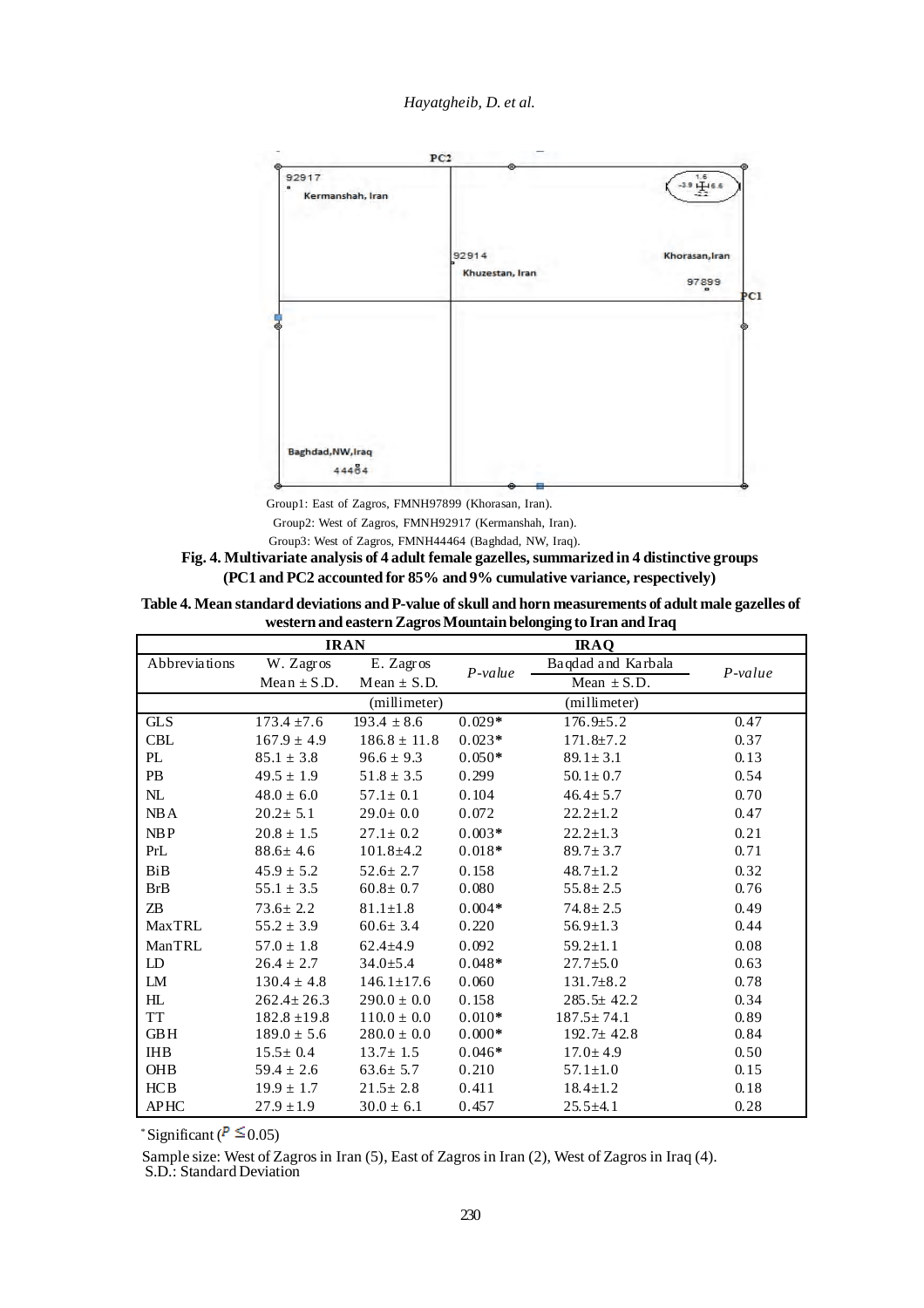It seems that western and eastern Zagros populations show remarkable variation which can be affected by their distinct evolution, phylogeny and environmental variations. It can cause variations in skull shape and size, body and horn size as well as body coloration in different parts of Iran as phenotypic adaptations to various environmental circumstances. The only major geographic barrier across the gazelle's range in Iran is Zagros Mountain and populations occurring west of this barrier (extending into eastern Iraq) are noticeably different from those to east of it (the main Iranian population) (Karami *et al.,* 2002).

We do not have any evidence to know the extent of *G. s. subgutturosa* within Iraq, however, only gazelles from northern Iraq near our study area are referred to as the *G. s. subgutturosa* and those from the south are referred to as the *G. s. marica* (Harrison and Bates, 1991). Moreover, it is reported that *G.s. subgutturosa* from western Zagros are distinctive from the Arabian subspecies (Greth *et al.,* 1996).

Their main characters of *G. subgutturosa* are yellowish, reddish or grayish–sandy color on the back and flanks, tones without strong markings with invasion of the mid-facial region by white with maturity. The face is white, with merest traces of brown strips on the cheeks. Specimens from Iraq, which are as small as *G.s.marica*, are however the same darker, yellow-brown color as Iranian *G. s. subgutturosa* (Greth *et al.,* 1996; Karami *et al*., 2002).

Kermanshah, Ilam, and Khuzestan provinces are within the historical range of the goitered gazelles in western Iran along the borderland with Iraq. Presently, the main population of the goitered gazelle in western Iran is Qaraviz Hunting Prohibited Area (near Kermanshah), not far from Iraq border. The population is recovering and based on recent census, almost 200 animals exist there from an approximately 60 founders in 2004 (Samdzadeh, *personal Communication*).

Southern Province of Khuzestan has experienced severe decline, but the Iranian Department of Environment plans to re-introduce the goitered gazelles. However, due to habitat loss and hazard conditions during Iran-Iraq war (1980-1988), only sporadic populations have survived in Ilam and most of Kermanshah provinces as well as Baqdad and Karbala regions in Iraq. In other word, only Qaraviz was successful to sustain and restore its gazelle population within more than two decades after the war. Therefore, it is highly recommended to use this population as source for translocation in order to restock goitered gazelle population within its former range in western Iran and Iraq.

Moreover, comprehensive genetic studies in each sub-population could be useful to explore highest variations. Uniqueness of Kermanshah population in western Zagros reveals high priority to promote conservation and management of its habitat which enhancing its conservation level to Protected Area is a significant official step forward.

# **ACKNOWLEDGEMENT**

The authors would like to thank Iranian MMTT and FMNH for their skull samples. Special thanks go to Shahabeddin Montazamy, General Director of MMTT for provision of necessary permissions of skull measurements.

#### **REFERENCES**

Al-Robaae, K. & Kingswood, S.C. (2001). (In: Mallon, D.P., Kingswood, S.C. (Eds.), Antelopes. Part 4: North Africa, the Middle East, and Asia. (pp. 88-91). Global Survey and Regional Action Plans. SSC Antelope Specialist Group.IUCN, Gland, Switzerland and Cambridge, UK.

 Doledec, S., Chessel, D. & Gimaret, C. (2000). Niche separation in community analysis: a new method. Ecology, **81,** 2914–2927.

Dunham, K.M., Williamson, D.T. & Joubert E. (2001). (In: Mallon, D.P., Kingswood, S.C. (Eds.), Antelopes. Part 4: North Africa, the Middle East, and Asia. (pp. 55-61). Global Survey and Regional Action Plans. SSC Antelope Specialist Group.IUCN, Gland, Switzerland and Cambridge, UK.

East, R. (1992). Conservation status of Antelops in Asia and the Middle East, part 1. Species, **19,** 23-25.

Farhadinia, M.S., Shams Esfandabad, B., Karami, M., Hosseini-Zavarei, F., Absalan, H. & Nezami, B. (2009). Goitered Gazelle *Gazella subgutturosa* Guldenstaedt, 1780: its habitat preference and conservation needs in Miandasht Wildlife Refuge, northeastern Iran. Zoo. in the Mid. East. **46,** 9-18.

Greth, A., Magin, C. & Anrenaz, M. (1996). Conservation of Arabian Gazelles. In Establishing Priorities for Gazelle Conservation in the Arabian Peninsula , held at the National Commission for Wildlife Conservation and Development. (NCWCD) Riyadh, Saudi Arabia.

Groves, C.P. (1993). The chinkara *(Gazella bennetti)* in Iran, with description of two new subspecies, Journal of Sciences of the Islamic Republic of Iran, **4,** 166-178.

Groves, C.P. & Harrison, D.L. (1967). The taxonomy of gazelles (Genus *Gazella*) of Arabia. J.zool. London, **152,** 381-387.

Harrison, D.L. & Bates, P.J.J. (1991). The mammals of Arabia. 2<sup>nd</sup>. Ed. Harrison Zoological Museum Publication, Sevenoaks, Kent, U.K.

Hemami, M.R. & Groves, C. (2001). (In: Mallon, D.P., Kingswood, S.C. (Eds.), Antelopes. Part 4: North Africa, the Middle East, and Asia. (pp. 114-118). Global Survey and Regional Action Plans. SSC Antelope Specialist Group.IUCN, Gland, Switzerland and Cambridge,UK).